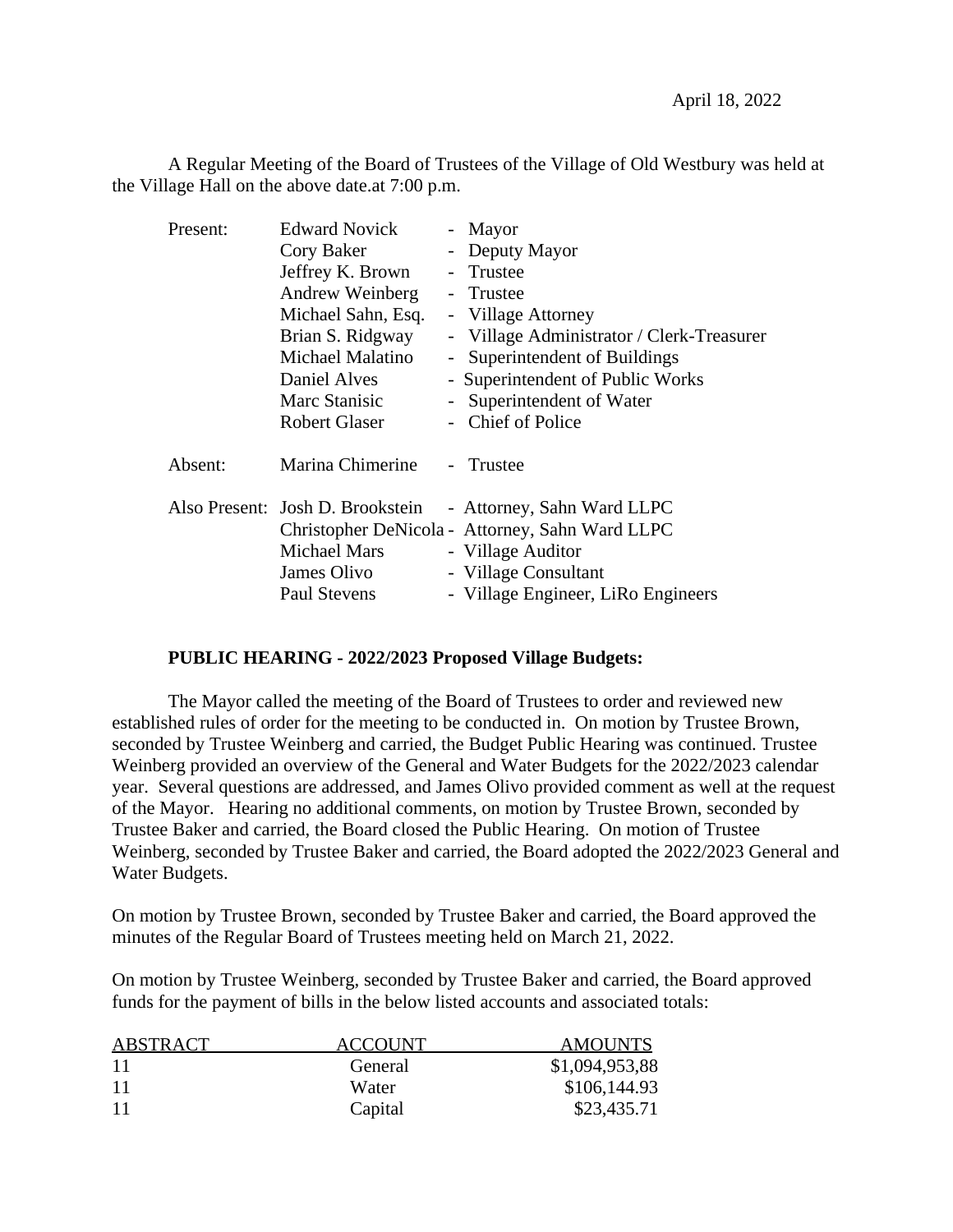On motion by Trustee Baker, seconded by Trustee Brown and carried, the Board accepted the Police report for the month of March 2022. In addition, following an overview provided by the Mayor regarding an Agreement with Redline Strategies, on motion of Trustee Baker, seconded by Trustee Brown and carried, the Board approved a Resolution to engage the professional services of Redline Strategies to conduct a review of the Old Westbury Police Department operations. (*Agenda Resolution item #3*)

On motion by Trustee Brown, seconded by Trustee Baker and carried, the Board accepted the Superintendent of Public Works report for the month of March 2022.

On motion by Trustee Brown, seconded by Trustee Baker and carried, the Board accepted the Superintendent of Water report for the month of March 2022.

## **PUBLIC HEARINGS:**

On motion of Trustee Brown, seconded by Trustee Baker and carried the Public Hearings were opened.

- 1. Application of Long Island University to renew it Special Use Permit to operate a parking lot on its C.W. Post Campus. Michael Malatino provided the Board with an update based on a recent meeting with college representatives and suggested the application be continued one additional month so updated plan could be updated of the proposed site of the former Tennis Club entrance. On motion of Trustee Brown, seconded by Trustee Baker and carried, the Board will continue the application.
- 2. Application of the Glen Oaks Club located at 175 Post Road to: 1) Construct a 5,774 square foot one story golf instruction facility with indoor hitting bays, locker rooms, lobby with a bar area, and a tennis pro shop; 2) relocate the existing tennis courts and reconfigure the existing outdoor driving range and parking lot; and 3) extend the existing portico at the main entry area. Michael Malatino updated the Board on developments of the proposed project and advised that the application is scheduled to be before the Zoning Board of Appeals in May, Planning Commission meeting in June and then will be scheduled before the Board of Trustees. It was also noted that Village Counsel will have a Resolution to the Board at the May meeting for Lead Agency status. On motion of Trustee Brown, seconded by Trustee Bake and carried, the Board will continue the application.
- 3. Application of Hick Nursery 100 Jericho Turnpike request for a fill permit to excavate approximately 2,500 cubic yards of soil and import recycled concreter aggregate to backfill an existing roadway. Following a formal presentation by the applicant and comments/questions from the public Village Engineer Paul Stevens provided a recommendation to move forward with the application. On motion of Trustee Brown, seconded by Trustee Baker and carried, the Board approved the application and directed Counsel to draft a Resolution.